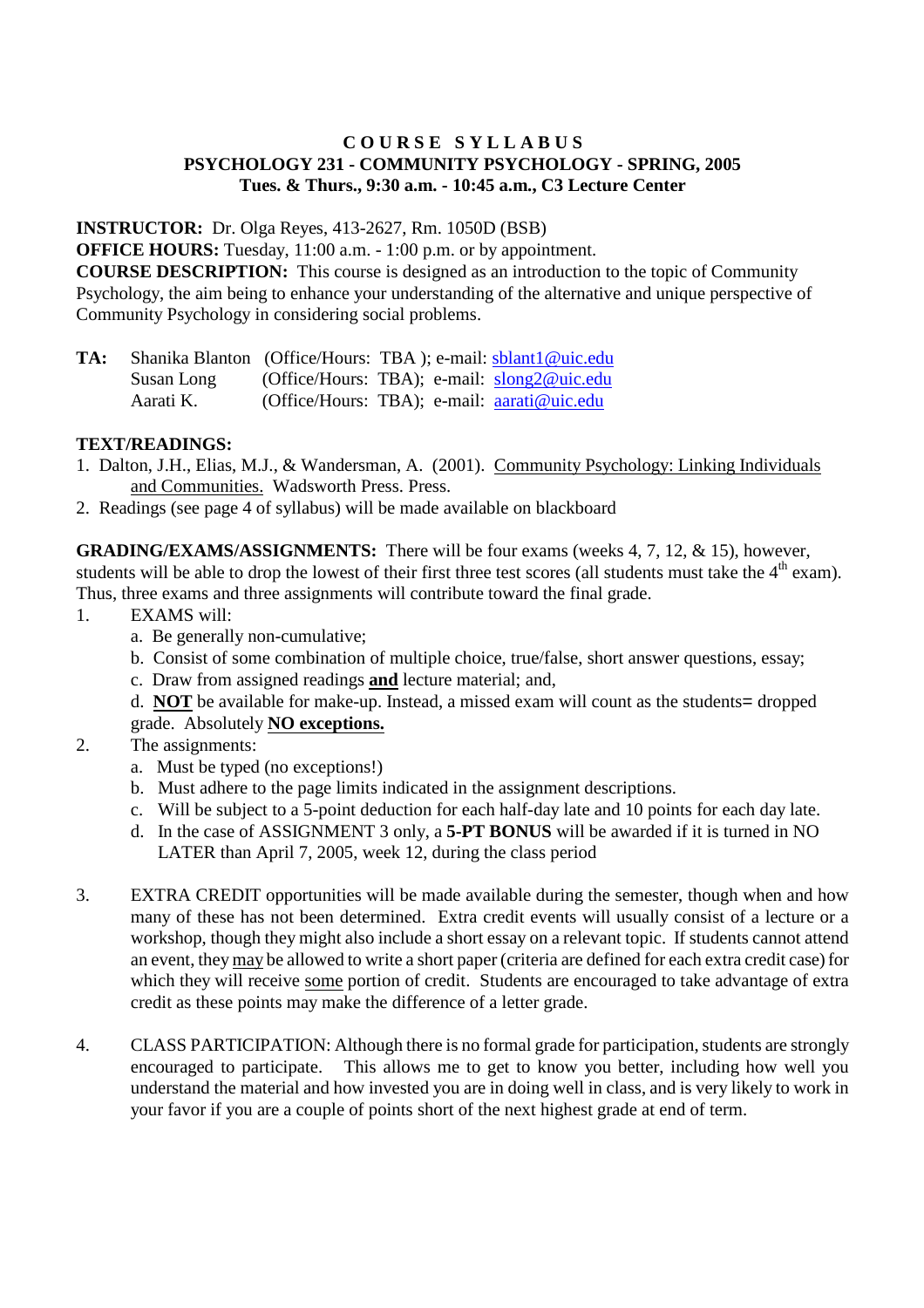| <b>Class Schedule</b>     |                                                                      |                                                                                          |  |  |
|---------------------------|----------------------------------------------------------------------|------------------------------------------------------------------------------------------|--|--|
| <b>Date</b>               | <b>Topic</b>                                                         | <b>Assignment(s)</b>                                                                     |  |  |
|                           | PART I: THEORETICAL AND HISTORICAL CONTEXT                           |                                                                                          |  |  |
| Week 1<br>1/11<br>1/13    | Social and Historical Context<br>Community Psychology: What Is It?   | Chapter 2: pp 34-56<br>Chapter 1: pp 4-6, 14-22                                          |  |  |
| Week 2<br>$1/18$ , $1/20$ | Community Psychology Theory:                                         | Ch 5: Skip Kelly, Seidman Social Regularities,<br>& Environ'l Psychology, STEP & Seaside |  |  |
| Week 3<br>1/25, 1/27      | Community Psychology Theory:                                         | Ch 5: Skip Kelly, Seidman Social Regularities,<br>& Environ'l Psychology, STEP & Seaside |  |  |
|                           | <b>ASSIGNMENT 1 DUE 1-27-05</b>                                      |                                                                                          |  |  |
|                           | PART II: APPROACHES TO COMMUNITY RESEARCH                            |                                                                                          |  |  |
| Week 4<br>2/1<br>2/3      | <b>EXAMI</b><br>The Aims of Community Research                       | Chapter 3 (Skip pp 63-68Brefer to lecture)                                               |  |  |
| Week 5<br>2/8             | The Aims of Community Research<br><b>EXAM I</b> is returned.         | Chapter 3 (Skip pp 63-68Brefer to lecture)                                               |  |  |
| 2/10                      | The Aims of Community Research<br><b>Community Research Methods</b>  | Chapter 3 (Skip pp 63-68Brefer to lecture)<br>Chapter 4                                  |  |  |
| Week 6<br>2/15, 2/17      | <b>Community Research Methods</b><br><b>ASSIGNMENT 2 DUE 2-17-05</b> | Chapter 4                                                                                |  |  |
|                           | PART III: BASIC COMMUNITY CONCEPTS                                   |                                                                                          |  |  |
| Week 7                    |                                                                      |                                                                                          |  |  |
| 2/22<br>2/24              | <b>EXAMII</b><br><b>Concepts of Prevention</b>                       | Chapter 9 (p. 266-278)                                                                   |  |  |
| Week 8                    |                                                                      |                                                                                          |  |  |
| 3/1, 3/3                  | <b>Concepts of Prevention</b><br><b>EXAM II</b> is returned 3/1.     | Chapter 9 (p. 266-278)                                                                   |  |  |

2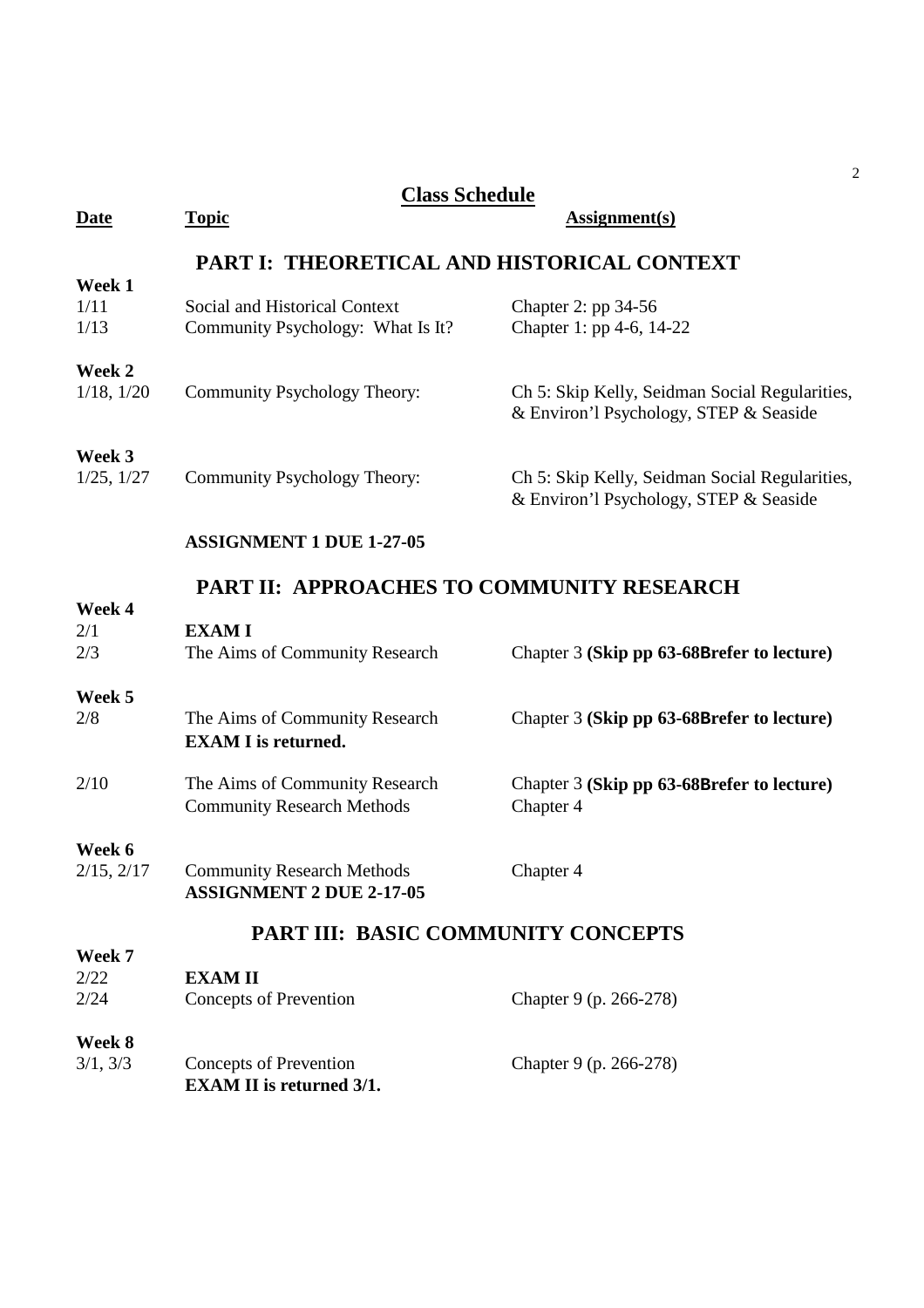|  | Week |  |
|--|------|--|
|--|------|--|

| 3/8, 3/10               | Prevention and Promotion:<br><b>Implementing Programs</b>                                         | Chapter 11                                                    |
|-------------------------|---------------------------------------------------------------------------------------------------|---------------------------------------------------------------|
| Week 10<br>3/15<br>3/17 | Labeling Theory<br>"On Being Sane in Insane Places"                                               | Ch. 6 of Levine, Perkins, & Perkins (2005)<br>Rosenhan (1975) |
|                         | March 21-25 <sup>th</sup> , 2005 SPRING BREAK                                                     |                                                               |
| Week 11<br>3/29, 3/31   | Diversity                                                                                         | Chapter 6                                                     |
| Week 12                 |                                                                                                   |                                                               |
| 4/5                     | <b>EXAMIII</b>                                                                                    |                                                               |
| 4/7                     | Coping and Social Support                                                                         | Chapter 8                                                     |
|                         | PART IV: PERSPECTIVES ON SOCIAL AND COMMUNITY CHANGE                                              |                                                               |
| Week 13                 |                                                                                                   |                                                               |
| 4/12, 4/14              | Coping and Social Support<br><b>EXAM III</b> is returned.<br><b>ASSIGNMENT 3 DUE 4/14</b>         | Chapter 8                                                     |
| Week 14                 |                                                                                                   |                                                               |
| 4/19, 4/21              | Community & Social Change (cont'd)<br><b>Alternative Settings</b>                                 | Chapter 13, Alinsky (1971)<br>Heller et al., Chapter 9        |
| Week 15                 |                                                                                                   |                                                               |
| 4/26                    | <b>Alternative Settings</b><br>Case Example of an Alternative Setting<br><b>Future Directions</b> | Heller et al., Chapter 9<br>Padilla (1992): Chapters $3 & 4$  |
| 4/28                    | <b>EXAM IV</b>                                                                                    | مصمد دالک                                                     |

**EXAM IV grades posted Friday, May 6th, 2004.**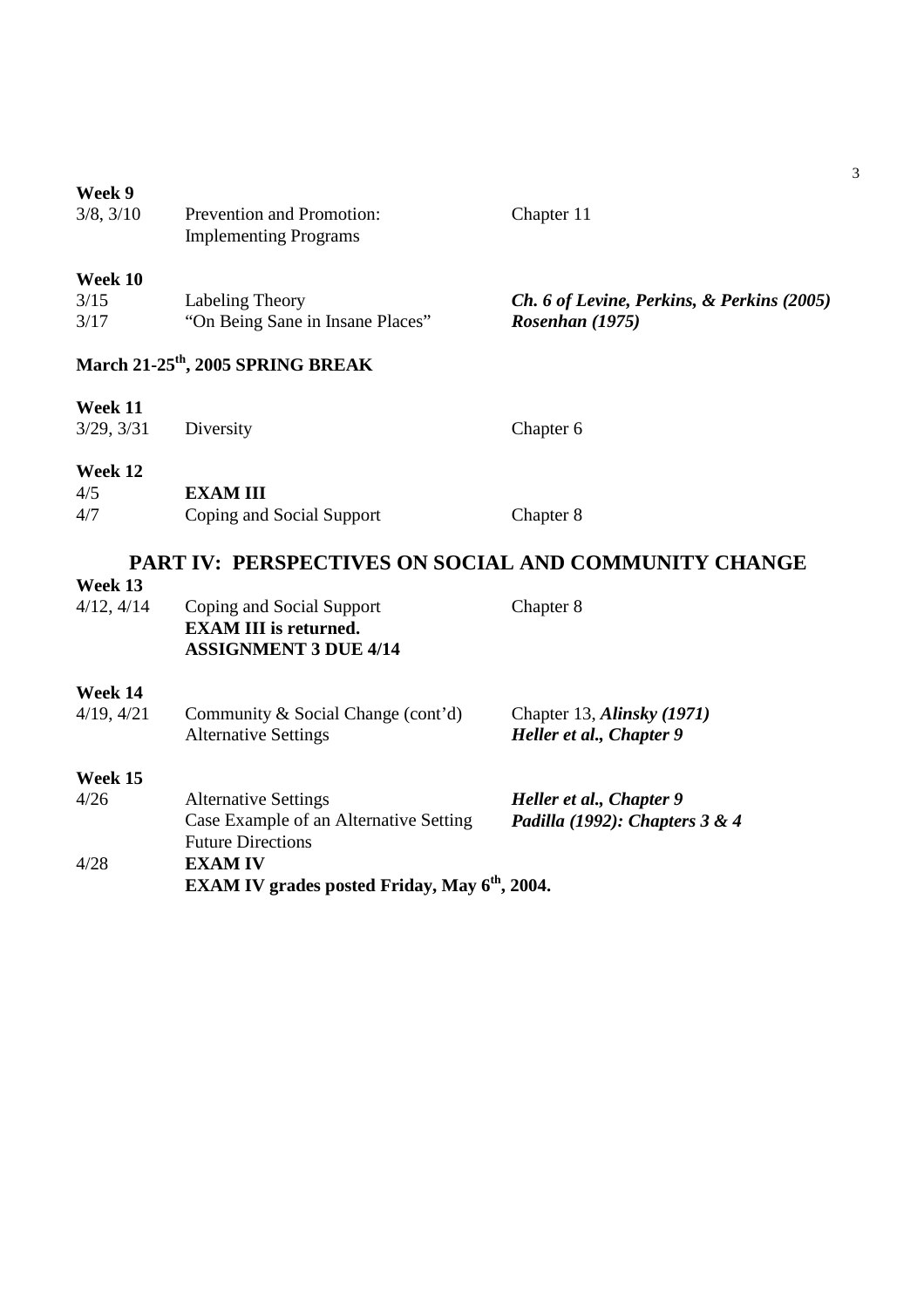### **Reading List**

### **Week 10**

- Levine, M. & Perkins, D.D., & Perkins, D.V. (2005). Labeling theory: An alternative to the illness model. Principles of community psychology: Perspectives and applications. Third Edition. New York: Oxford University Press.
- Rosenhan, D.L. (1975). On being sane in insane places. In D. Rosenhan & P. London (Eds.), Theory and research in abnormal psychology. New York: Holt, Rinehart, and Winston.

### **Week 14-15**

Alinsky, Saul D. (1971). Tactics (pp. 126-164). Rules for Radicals. New York: Random.

- Heller, K., Price, R.H., Reinharz, S., Riger, S. & Wandersman, A. (1984). Alternative settings and social change. Psychology and Community Change: Challenges of the Future. Homewood, Illinois: Dorsey Press.
- Padilla, F. (1992). Chapters 3 & 4. The Gang as an American Enterprise. New Jersey: Rutgers University Press.

## **ASSIGNMENTS**

Each assignment provides you an opportunity to apply the concepts discussed in reading and/or in class to a population or group in which you have some interest. It is a way to determine your understanding of Community Psychology principles, as well as a way to make this course relevant to the real world and your personal interests. The assignments will be evaluated on how well you understand the concepts and how well you are able to apply them. The assignments are all inter-related so it would be a good idea to read over ALL the assignments before launching into the first one. It is important for you to keep in mind that what you decide to focus on in ASSIGNMENT 1 will need to continue to be your focus in the subsequent ASSIGNMENTS. In this sense, you must choose wisely in doing ASSIGNMENT 1 as that topic will be the one you commit to for all of your assignments.

#### **ASSIGNMENT 1 (15 points). Due: 1-27-05**

State a Problem and Its Negative Consequences (Approx. length of section: 2-2 ½ pages) (15 pts) Identify a social problem (i.e., substance abuse, teen pregnancy, domestic violence) or population (i.e., the elderly, homeless, high-risk school children) and provide evidence that the problem exists by describing the extent of the problem (e.g., rate of the problem, who is affected, etc.). Also, describe the negative outcomes of having that problem. Do not just cite one or two negative consequences; remember that you are building a case for why anyone should even care about or pay attention to this particular problem you've identified.